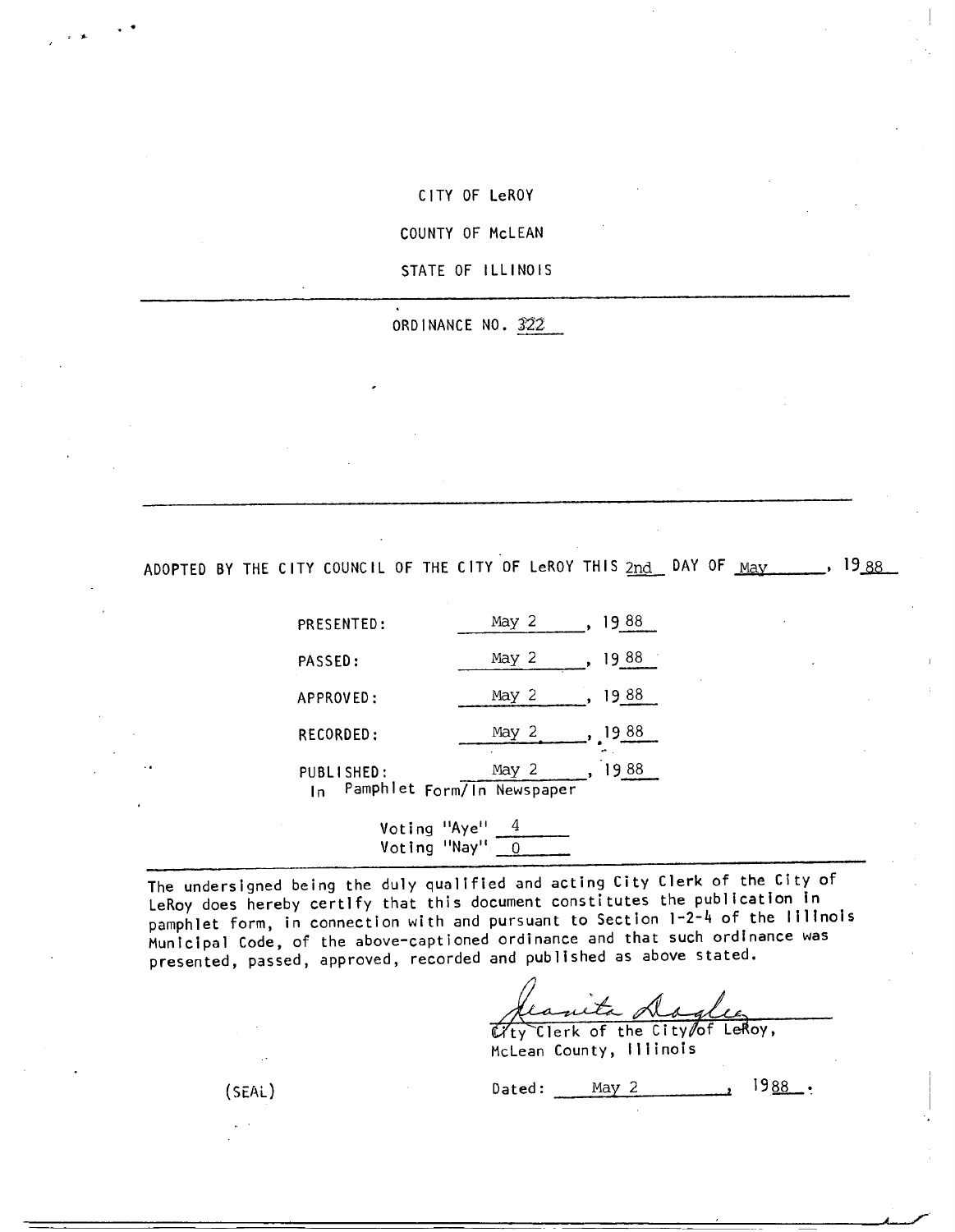## ORDINANCE N0. 322

BE IT ORDAINED by the City Council of the City of Le Roy, McLean County, Illinois in regular session this 2nd day of May, 1988, that the following work policies, rules and regulations for City Officers and Employees become effective and in full force May 1, 1988.

SECTION I. HOLIDAYS AND PERSONAL DAYS

The following holidays will be allowed each officer and full-time employee:

| NEW YEARS DAY | LABOR DAY                             | CHRISTMAS          |
|---------------|---------------------------------------|--------------------|
| MEMORIAL DAY  | THANKSGIVING DAY                      | FLOATING HOLIDAY - |
| 4TH OF JULY   | FRIDAY AFTER THANKSGIVING<br>BIRTHDAY | (Dec. 23, 1988)    |

Two paid personal days per year. Personal days not accumulative.

Additional three days off for death in immediate family. This will include Mother, Father, Brother, Sister, Husband, Wife, Grandmother, Grandfather, Father-in-law, Mother-in-law. If time off falls in regular scheduled work days, employee will be paid in full for those three days.

The person's birthday must be taken on the date of his birthday. Should the birthday fall on another national holiday, on a Saturday, Sunday or on a day the person is not scheduled to work, the birthday holiday shall be taken on the preceding workday. If the birthday holiday is not taken on the day of the birthday or as designated above, he then loses the holiday and there will be no compensation made.

When an authorized holiday or its observed equivalent falls on a employee's regular scheduled work day, the employee shall be excused from work and shall be allowed a regular day's pay provided the employee works the employee's last full unexcused shift preceding the holiday and the employee's first full unexcused shift following the holiday. However, an employee shall not receive a regular day's pay for a holiday if the employee fails to work on such holiday when the employee was sounotified before quitting time of the employee's tour of duty on  $t$ the employee's last scheduled work day preceding the holiday. If an employee works on an authorized holiday or its observed equivalent, the employee shall be paid the employee's regular hourly rate for the first eight (8) hours worked.

If a holiday falls on a Saturday, the employeewill be allowed Friday off in observance of the holiday. If a holiday falls on a Sunday, the employee will be allowed Monday off.in observance of the holiday.

All employees who are required to work to maintain essential services to the City shall be compensated by an additional hour's pay for each hour worked in addition to regular holiday pay. Any employee not scheduled to work, who is rect. required to work due to an emergency situation, shall beecompensated at one and one-half ( $1\frac{1}{2}$ ) times his regular rate of pay in addition to the regular holiday pay.

All overtime to be worked on a holiday shall be at the discretion of the Mayor, or in his absence, the Superintendent of the department and by consultation with the Chairman of the Committee of the Council that is connected with the department.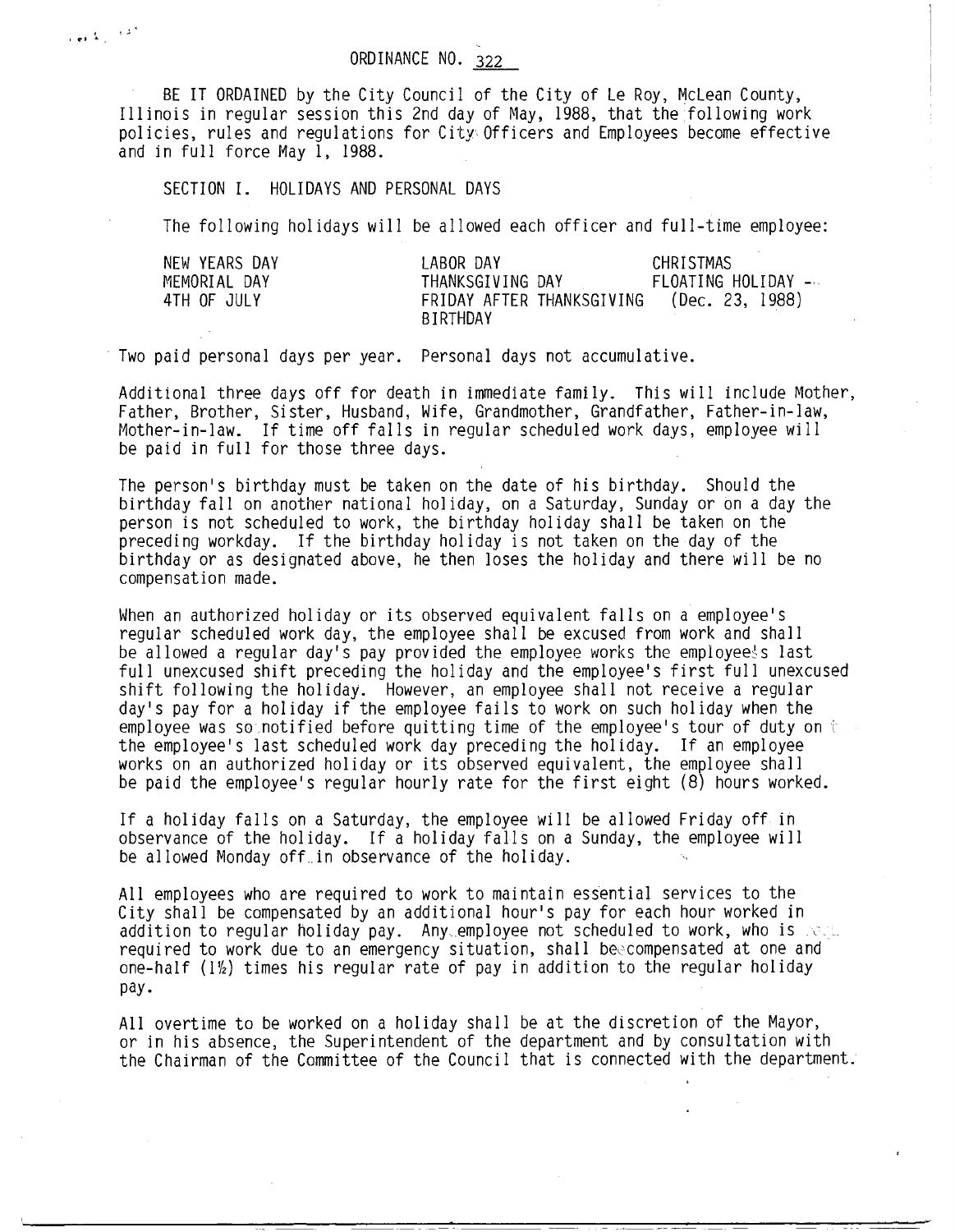# ORDINANCE NO. 322 cont.

SECTION II. SICK PAY AND INSURANCE COVERAGE FOR FULL-TIME EMPLOYEES

All full-time employees, after two (2) consecutive days of sick leave, must provide the City with a Doctor's statement of illness to qualify the employee for compensation for any additional sick days for the same illness.

A. Seven days sick leave allowance will be granted to all employees each fiscal year. Sick days will accumulate for maximum of thirty (30) days. Employees shall becallowed regular pay at basic rates on scheduled working days absent from duty when incapacitated by illness or physical injury (not:compensable under workmans compensation act).

B. Department heads will approve sick leave absences and the burden of proof will be on the employees. To qualify for sick leave, all employees are required to notify their department Superintendent before the scheduled starting time that day. Failure to do so will result in loss of pay.

time. C. Any part of an eight (8) hour day will be considered as a day of sick

D. Sick days are not to be used as personal time off. Anyone in violation of this policy will relinquish any sick time for the remainder of the fiscal year.

E. The City of Le Roy will pay on all full-time employees health insurance: with Dental Clause to a maximum annual rate of \$3156.48 per family. Any increase behond this amount will be paid by employees. There will be no readjustment if premium fluctuates or salary differential for single person coverage.

F. The City Clerk's insurance will be paid 100% by the City but.will be required to contribute one half (1/2) for family coverage. Maximum City contribution will be \$1578.24.

Sick<sup>-</sup>leave is a privilege granted to the employees by the City and is not a right of the.employee.

Compensation for sick pay shall be figured on the basis of an eight-hour workday, not on hours worked that would create an overtime situation at the end of forty (40) hours worked.

SECTION III. VACATION TIME

Vacation shall be allowed in accordance with the following schedule:

| After 1 year employment                   | l week  |
|-------------------------------------------|---------|
| After 2 years employment<br>-200          | 2 weeks |
| terAfter 8 years employment               | 3 weeks |
| . . 7 .<br>.<br>After 15 years employment | 4 weeks |

All vacations shall.be taken and there shall not be allowed the person to work the vacation days and receive additional pay or overtime.

Vacation may be taken one day at a time with prior approval of Department head but not to be taken in hours or one-half days due to additional administrative work load.

Only one person may be off at one time from each department.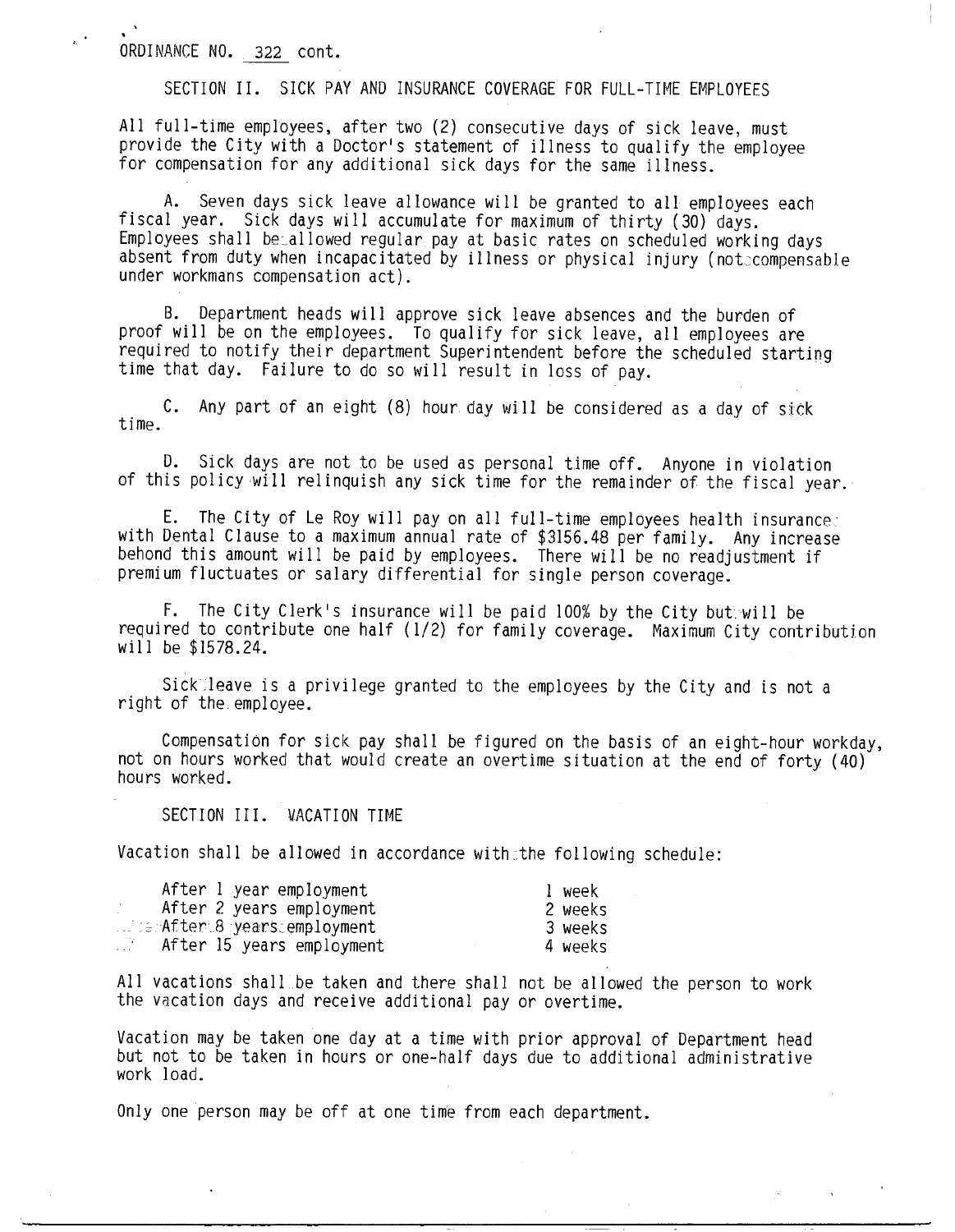## ORDINANCE N0. 322 cont.

Vacation will be allowed on the actual years of employment from the starting date of the person and not on the fiscal year of the City.

Vacation time may be accumulated for two years without loss of time, however; any person with more than fifteen (15) years of employment or four (4) weeks of vacation must get approval of the department head and the majority of the City Council approval to take their vacation all at once duetto the hardship it would create in that department.

For definition purposes, vacation time will be figured on an eight-hour workday, forty (40) hour week.

SECTION IV. MISCELLANEOUS

All employees will be required to learn and be trained to operate all machinery and vehicles necessary to their departments daily operation.

All coffee breaks shall'be limited to fifteen (15) minutes in the first four (4) hours worked, and fifteen (15) minutes in the second four (4) hours worked. The time for the break shall start from the time the employee leaves the job site and it shall end when he again returns' to that same job site or another site as assigned by the Superintendent of that department.

Employees working at the overtime rate shall not qualify for the coffee breaks outlined above.

No part-time personnel will be used without consent of Council.

All new personnel will be approved by the majority of the Council.

BE IT FURTHER ORDAINED that all prior ordinances or portions thereof of this City in conflict herewith be and they are hereby repealed.

PASSED BY the Mayor and City Council of the City of Le Roy, Illinois, on the 2nd day of May, 1988.

Aldermen elected: 5

Aldermen present: 4

AYES: Jerry Davis, Jon Winston, Steve Dean, Randy Zimmerman  $NAYS: None$ 

 $M$ anita Dagley, City Clerk

City of Le Roy, Illinois

APPROVED BY the Mayor of the City of Le Roy, Illinois this 2nd day of May, 1988.

*a Murru Mac* 

Le Roy, Illinois

ATTEST:

 $(s$ eal $)$ nita Dagley,<br>y of Le Roy, City Ølerk<sup>v</sup>of the ity of Le Roy, Illinois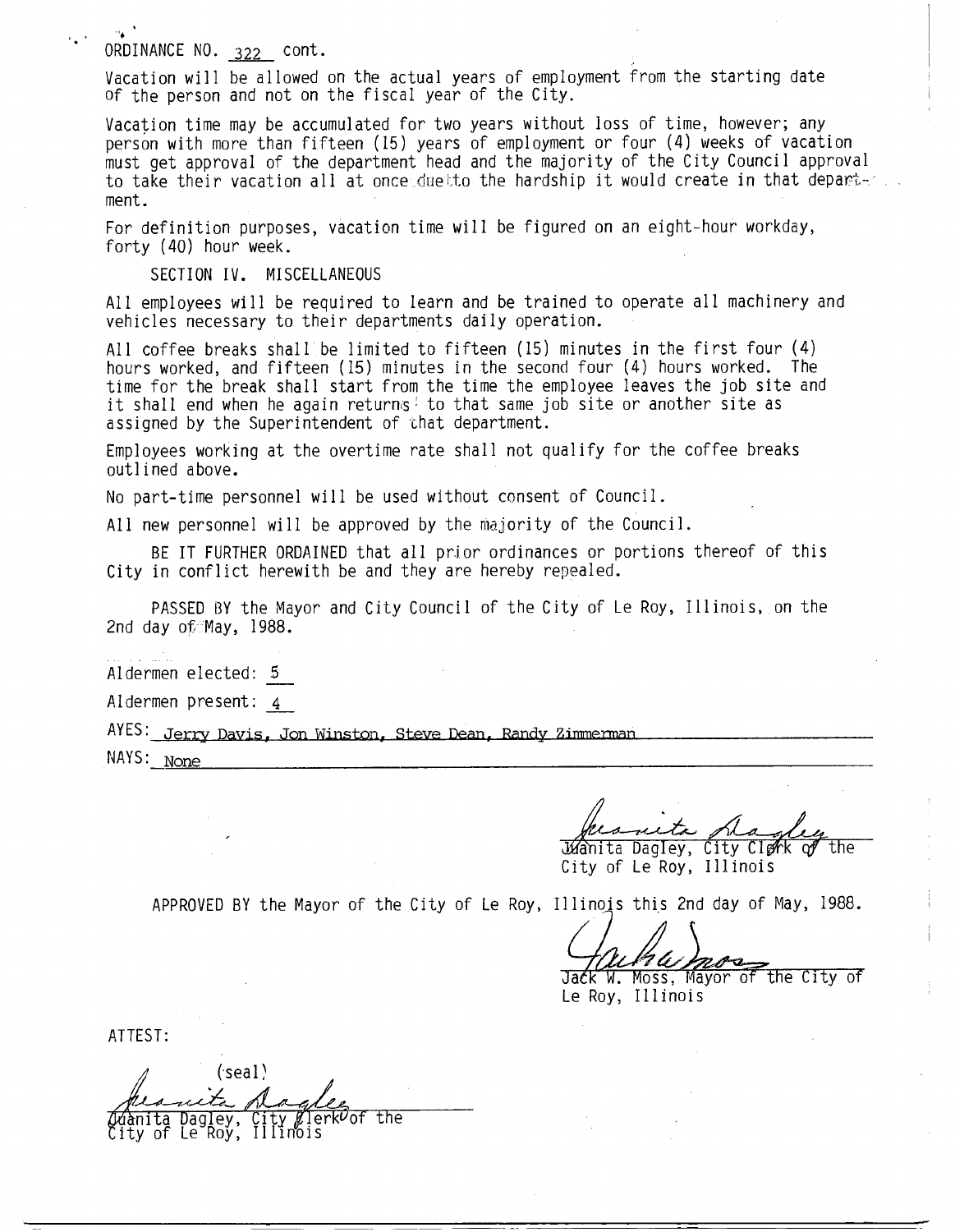#### **CERTIFICATE**

I, Juanita Dagley, certify that I am the duly elected and acting municipal clerk of the City of Le Roy, McLean County, Illinois.

I further certify that on May 2 , 1988, the Corporate Authorities of such municipality passed and approved Ordinance No. 222 , entitled Work Policies, Rules and Regulations

which provided by its terms that it should be published in pamphlet form.

The pamphlet form of Ordinance No.  $322$ , including the Ordinance and a cover sheet thereof was prepared, and a copy of such Ordinance The pamphlet form of Ordinance No.  $\frac{322}{32}$ , including the Ordinance<br>and a cover sheet thereof was prepared, and a copy of such Ordinance<br>was posted in the City hall, commencing on May 2 1988, was posted in the City hall, commencing on May 2 1988, 1988, were also available for public inspection upon request in the office of the City Clerk.

DATED at LeRoy, Illinois, this  $2nd$  day of May ,  $198.8$ ,

(SEAL'

ite dagles

F